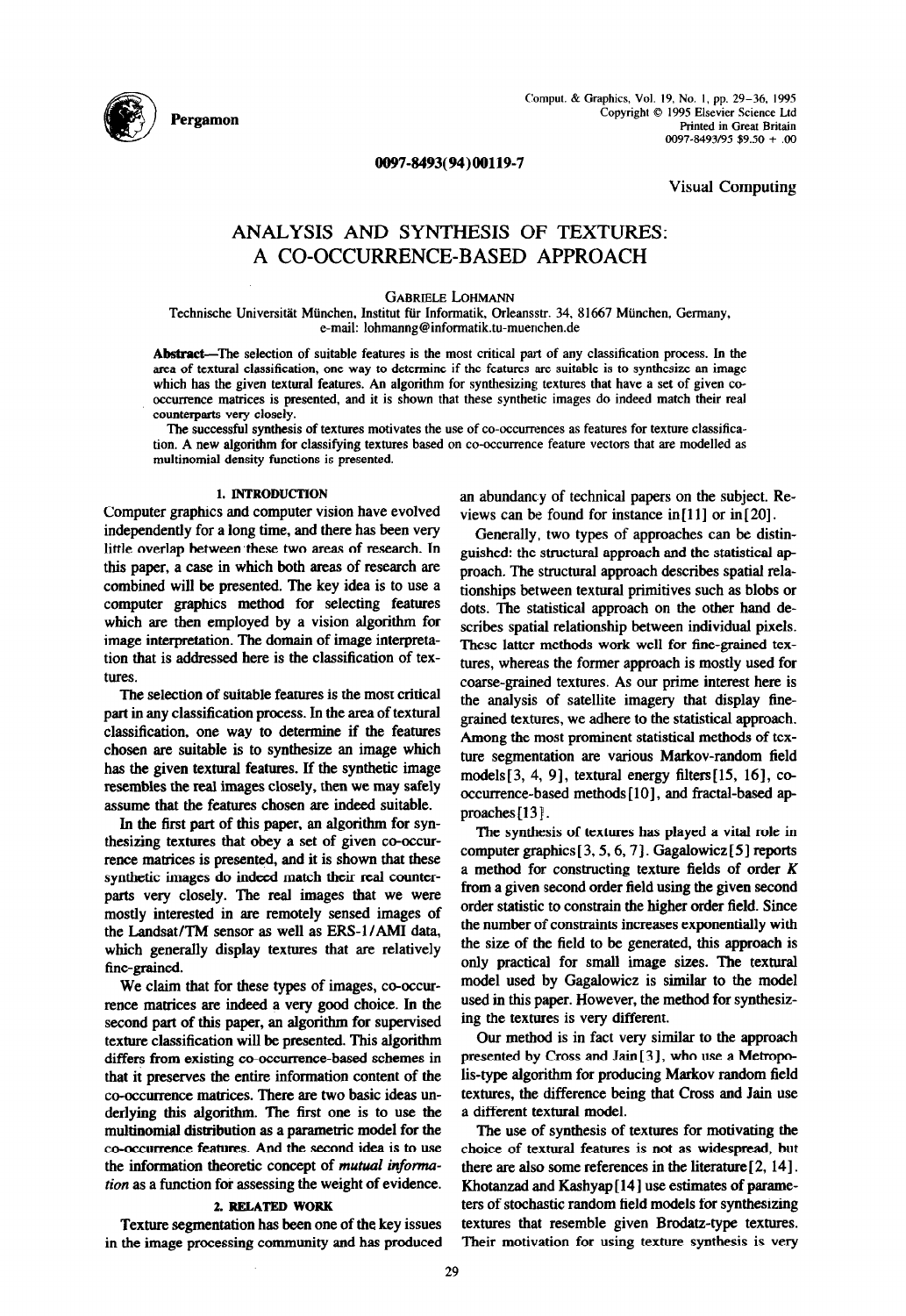similar to the one underlying this paper: normally, the selection of features is performed by running several classification experiments. If the results are unsatisfactory, then a new set of features is tested. Obviously, this process is very tedious and time-consuming, and also not very robust. Some set of features may work well on one image and not so well on another image. The selection of features on the basis of how well they synthesize to patterns that are visually similar to real patterns is certainly more reliable insofar as it presents a much harder criterion to fulfill

The approach described here differs from [14] insofar as the texture models used here are co-occurrence matrices instead of random field models. The reason why co-occurrence matrices were chosen here are is that they are much easier to handle mathematically, and yet they appear to suffice for the task at hand.

### 3. CO-OCCURRRENCE MATRICES AS TEXTURAL FEATURES

Co-occurrence matrices have been widely used for describing textural properties. In the following, we will briefly summarize the most important definitions. For further reference, see, for instance, [10, 11].

Consider pairs of pixels separated by distance d at some angle  $\alpha$ . Generally, distances of one pixel and angles of  $0^\circ$ , 45°, 90° and 135° degrees are used. The  $(d = 1, \alpha = 0^{\circ})$ -pixel pairs are horizontally adjacent, the ( $d = 1$ ,  $\alpha = 90^{\circ}$ )-pairs are vertically adjacent, the  $(d = 1, \alpha = 45^{\circ})$ -pairs are right-diagonal neighbours, and the ( $d = 1$ ,  $\alpha = 135^{\circ}$ )-pairs are left-diagonal neighbours.

Let  $m$  denote the number of gray levels. The  $(d,$ Let  $m$  denote the number of gray revers. The  $\langle u, \rangle$  $\alpha$  )-co-occurrence matrix c is an  $m \wedge m$  matrix, where an entry  $c_{ij}$  or  $C$  denotes the number of pairs of prices separateu vy u For instance, the entries c;, of  $(1, 00)$ , or occur-

For instance, the entries  $c_{ij}$  or a (1, 0)-co-occurrence matrix record the number of horizontal co-occurrences of gray values i and j. The entries  $c_{ij}$  of a  $(1, 90^\circ)$ -co-occurrence matrix record number of vertical co-occurrences of  $i$  and  $j$ , and so forth. We shall particularly use co-occurrence matrices in small neighbourhoods of  $s \times s$  pixels, where typically  $5 \le s \le 15$ .  $\leq$  1, (1, (Y  $\leq$  1,  $\leq$  O  $\leq$  O  $\leq$  O  $\leq$  O  $\leq$  O  $\leq$  O  $\leq$  O  $\leq$  O  $\leq$  O  $\leq$  O  $\leq$  O  $\leq$  O  $\leq$  O  $\leq$  O  $\leq$  O  $\leq$  O  $\leq$  O  $\leq$  O  $\leq$  O  $\leq$  O  $\leq$  O  $\leq$  O  $\leq$  O  $\leq$  O  $\leq$ 

The following example of a  $(a = 1, \alpha = 0)$ -co occurrence matrix illustrates the above definitions:<br>  $\begin{array}{ccc}\n\bigcirc & \bullet & \bigcirc & 1 \\
\end{array}$ 



The co-occurrence matrix itself is generally not used as a feature vector. Instead, it is transformed into some secondary feature that is then employed for classification. A number of such secondary features are discussed in  $[11, 20]$ .

The transformation into secondary features leads to a significant loss of information. In some cases, this loss of information is desired, as the new features reduce the information contained in the image to just textural properties. In this paper, we will argue that it is both possible and desirable to retain the complete information content of the co-occurrence matrices.

Specifically, we will claim that the four primary co-occurrence matrices (horizontal, vertical, left- and right-diagonal) contain sufficient information to synthesize textures that very closely resemble textures from remotely sensed images of the Landsat/TM and ERS-1 /AMI sensors.

# 4. CO-OCCURRENCE-BASED SYNTHESIS OF TEXTURES

In the following, a new method for generating artificial textures based on co-occurrences will be described. The method is a variation of the Metropolis-Algorithm, which has been used in the past for generating Gibbs random fields [ 3, 91.

Let  $c_{i,j}$  be a co-occurrence matrix, whose indices 0  $\leq i, j \leq m$  denote the grey levels ranging from 0 to  $m$ . The histogram  $h_i$  can be easily computed from  $c_{i,j}$  by:

$$
h_i = \sum_{j=0}^{m-1} c_{i,j}.
$$

The first step of the algorithm consists of randomly generating an initial image  $X_0$  that has the desired histogram computed in the above manner. The algorithm now produces a chain of images  $X_i$ ,  $i = 0, 1$ , ..., such that the initial image is iteratively transformed into a final image which has the desired cooccurrence properties of  $c_{i,j}$ .

We begin by computing the co-occurrences of the initial image  $X_0$ , and determine the error, that is, the distance of the current co-occurrences from the desired co-occurrences. In each subsequent iteration, an image  $X_i$  is derived from  $X_i$ , in which the grey values of  $t_{i+1}$  is derived from  $t_i$ , and which the grey values of two randomly selected sites  $s_1$  and  $s_2$  are interchanged provided the new image constitutes an improvement. Thus, the state  $X_{i+1}$  differs from  $X_i$  in at most the grey values at those two sites. Occasionally, the interchange is performed even if there is no improvement. The probability  $p$  with which this happens follows an annealing schedule such that:

$$
p=\frac{1}{1+e^{\Delta/T}}\,,
$$

where  $\mathcal{A}$  is a temperature error and T is a temperature error and T is a temperature error and T is a temperature experimental of  $\mathcal{A}$ where  $\Delta$  is the current error that is slowly cooled down.

The algorithm stops if the variable STABLE is true. The variable STABLE is defined as follows. Let  $M$  be the number of pixels in the image lattice.  $M$  attempted switches are considered to constitute one iteration. The variable STABLE is true if the number of successful attempts at switching falls below some predetermined percentage of  $M$ . Typically, STABLE is set to a value of one percent or less. The algorithm is diagrammed in Fig. 1.  $Fig. 1.$ 

Note that the algorithm can be easily extended to work for several co-occurrence matrices by incorporating them into the error measure: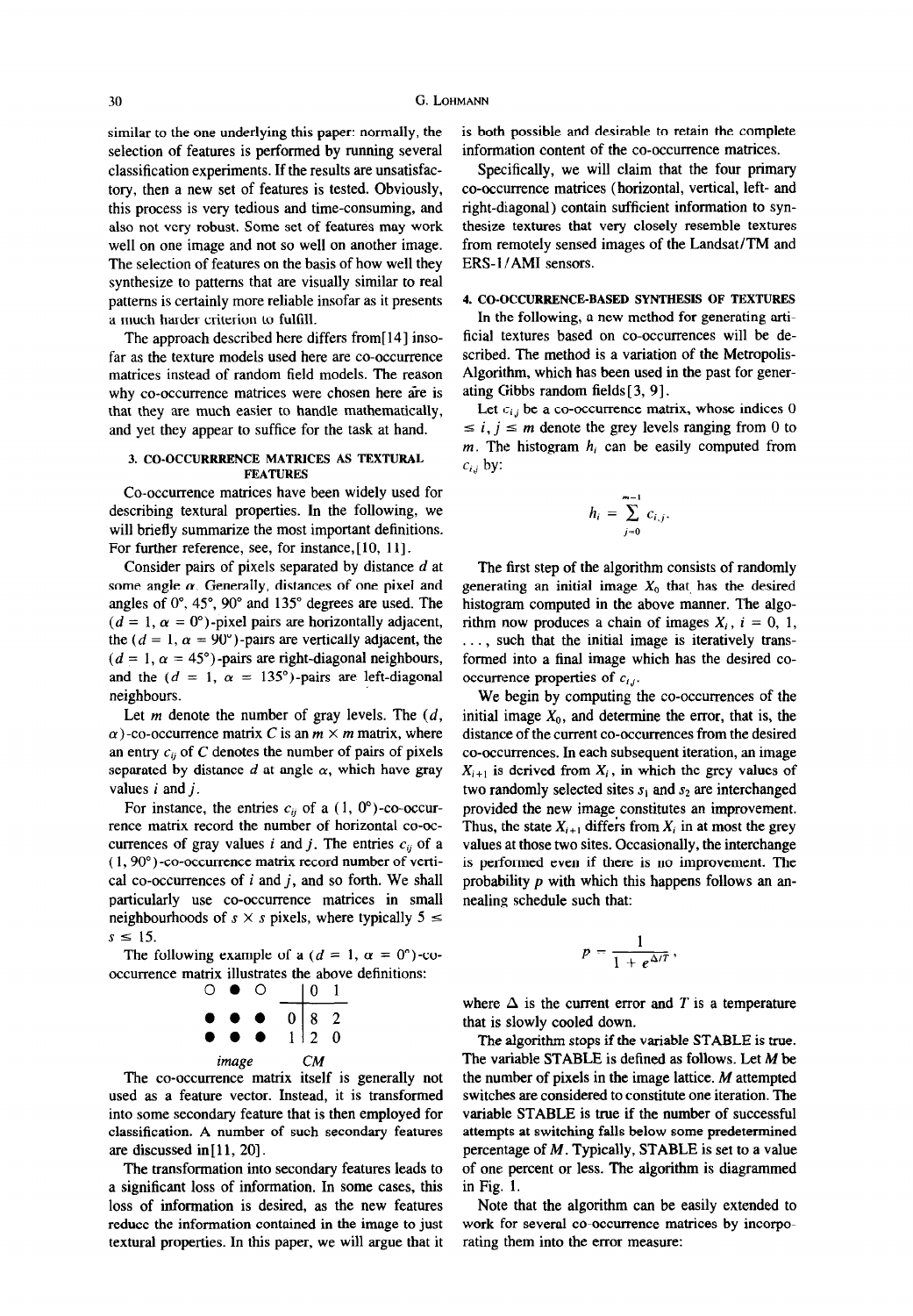compute histogram from c<sup>desired</sup> randomly generate an initial image with that histogram compute initial co-occurrences  $c^{current}$  of that image set  $\Delta_{old} \leftarrow ||$   $c^{desired} - c^{current} ||$ while not STABLE do : randomly select sites  $s_1$  and  $s_2$ compute  $c^{current}$  with  $s_1$  and  $s_2$  interchanged  $\Delta_{new} \leftarrow \parallel c^{desired} - c^{current} \parallel$ if  $\Delta_{new} < \Delta_{old}$ switch  $s_1$  and  $s_2$ else switch  $s_1$  and  $s_2$  with probability  $u = 1/(1 + e^{\Delta_{new}/T})$ if switched:  $\Delta_{old} \leftarrow \Delta_{new}$ 

Fig. 1. An algorithm for generating textures.

$$
\sum_{k} \| c_{k}^{\text{desired}} - c_{k}^{\text{current}} \|,
$$

where  $k$  ranges over all matrices. Note that the algorithm converges only if a solution exists, that is, matrices are consistent with each other. Also, note that an interchange of two pixels does not require a recomputation of the entire co-occurrence matrix. Instead, it suffices to update the previous co-occurrence matrix in just four positions. A more detailed description of the algorithm can be found in  $[18]$ .

#### 4.1. Experiments

The experiments were conducted in the following manner: firstly, a training area was marked in an image. Then, the four primary co-occurrence matrices were computed within that area. Finally, the algorithm described above was used to generate an artificial image that has the same co-occurrence properties as the training area. The results are shown in Figs. 2 and 3.

Fig. 2 depicts band 4 of a  $512 \times 512$  Landsat/TM image showing an area of the tropical rain forest in Brazil. Note that the mixtures of various vegetation types produce highly textured images. The synthetic images are the  $64 \times 64$  squares superimposed on the original image. The corresponding training areas are the round-shaped areas to the left of the squares.

Fig. 3 shows the same site, this time recorded by the active microwave sensor (AMI) aboard the European satellite ERS-1. Again, the generated textures are the squares, and the corresponding training areas are round-shaped areas to their left. Note the close resemblance of the synthetically generated images to their corresponding training sites (satellite data provided by DLR/DFD, Oberpfaffenhofen, Germany).

#### 5. CO-OCCURRENCE-BASED ANALYSIS OF TEXTURES

From the fact that the synthetic textures agree so well with their real counterparts, we may conclude that the four primary co-occurrence matrices constitute suitable features for characterizing images of the above type.

Unfortunately, the corresponding feature space is of extremely high dimension. Currently known methods usually fail when confronted with such problems. In the past, this problem was usually addressed by extracting secondary features from these matrices. However, the transformation into secondary features leads to a significant loss of information. In the following, we will propose a method that preserves the complete information content of these matrices. The key idea is to use the multinomial distribution as a parametric model for the co-occurrence features.

#### 5.1. The mulrinomial density function

Suppose we randomly select a sample of  $n$  pairs of pixels that are  $(d, \alpha)$ -adjacent. Further suppose that the image from which this sample is taken has a normalized co-occurrence matrix  $p_{ij}$ . We want to compute the probability of selecting  $u_{ij}$  number of pairs having gray values  $(i, j)$  or  $(j, i)$ .

Note that co-occurrence matrices are special kinds of histograms. The probability of selecting  $u_{ij}$  number of pairs can therefore be modelled by a multinomial density function:

$$
p(u) = n! \prod_{i,j} \frac{p_{ij}^{u_{ij}}}{u_{ij}!},
$$

where.

$$
\sum_{i,j} p_{ij} = 1 \text{ and } \sum_{i,j} u_{ij} = n.
$$

The term  $p(u)$  denotes the probability of encountering  $u_{ii}$  number of co-occurrences of gray values  $(i, j)$  in a sample of  $n$  pixel pairs, where the population from where  $\alpha$  is place pulled where  $\alpha$  is population from winch t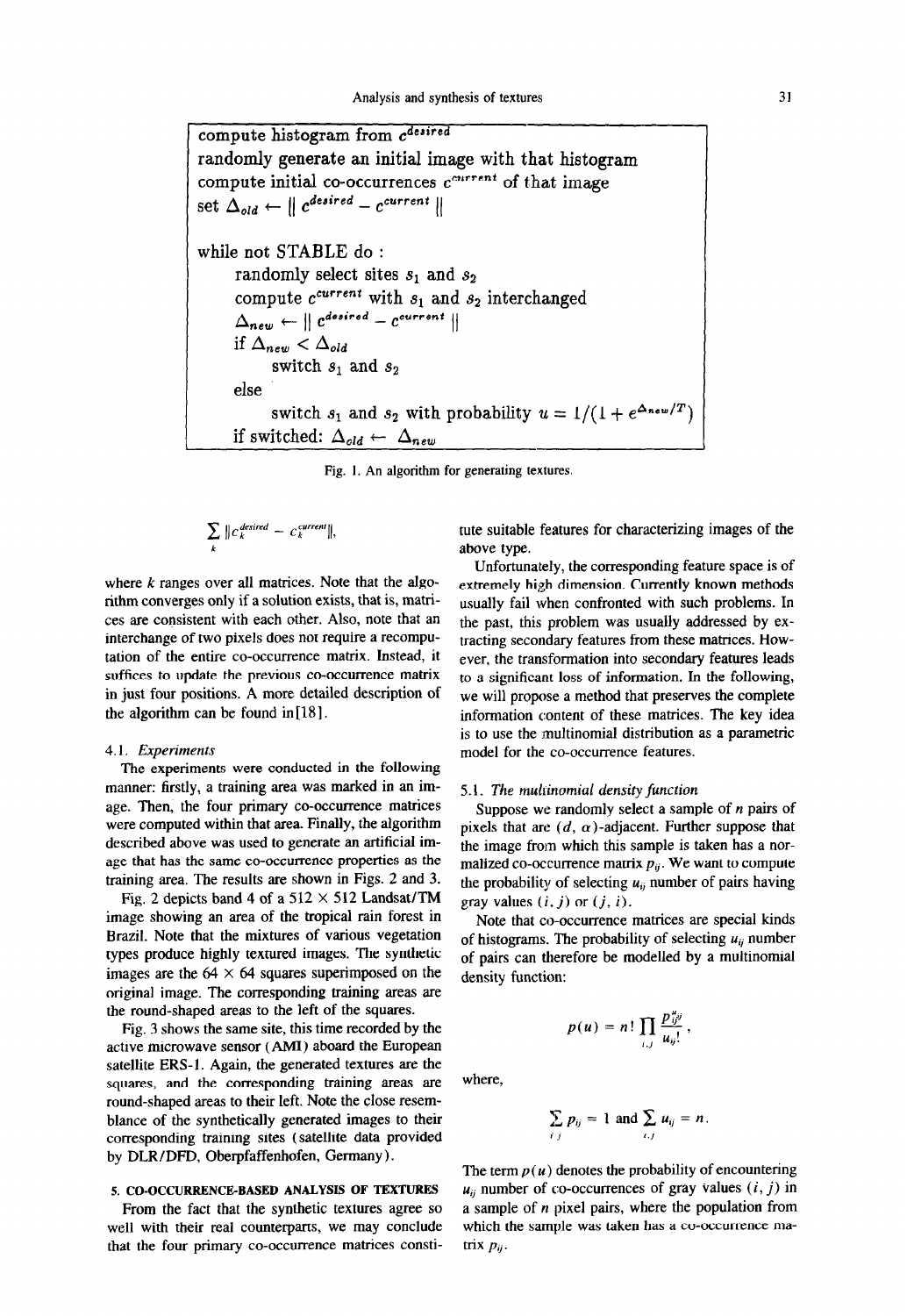

Fig. 2. Landsat/TM image with synthetic textures superimposed.

Once an appropriate feature space and a suitable classifiers will be discussed. parametric model has been identified, we can set up a classification scheme. In the following, we will introduce a scheme that is derived from a concept in infor-

5.2. Mutual information example in the mation theory. Its validity and its relation to Bayesian

Let X be some feature space, and let  $\Omega$  be the set of object classes to be identified. Let  $p(\omega)$  denote the prior probability of class  $\omega$ . And let  $p(\omega | x)$  denote



Fig. 3. ERS-I /AM1 image with synthetic textures superimposed.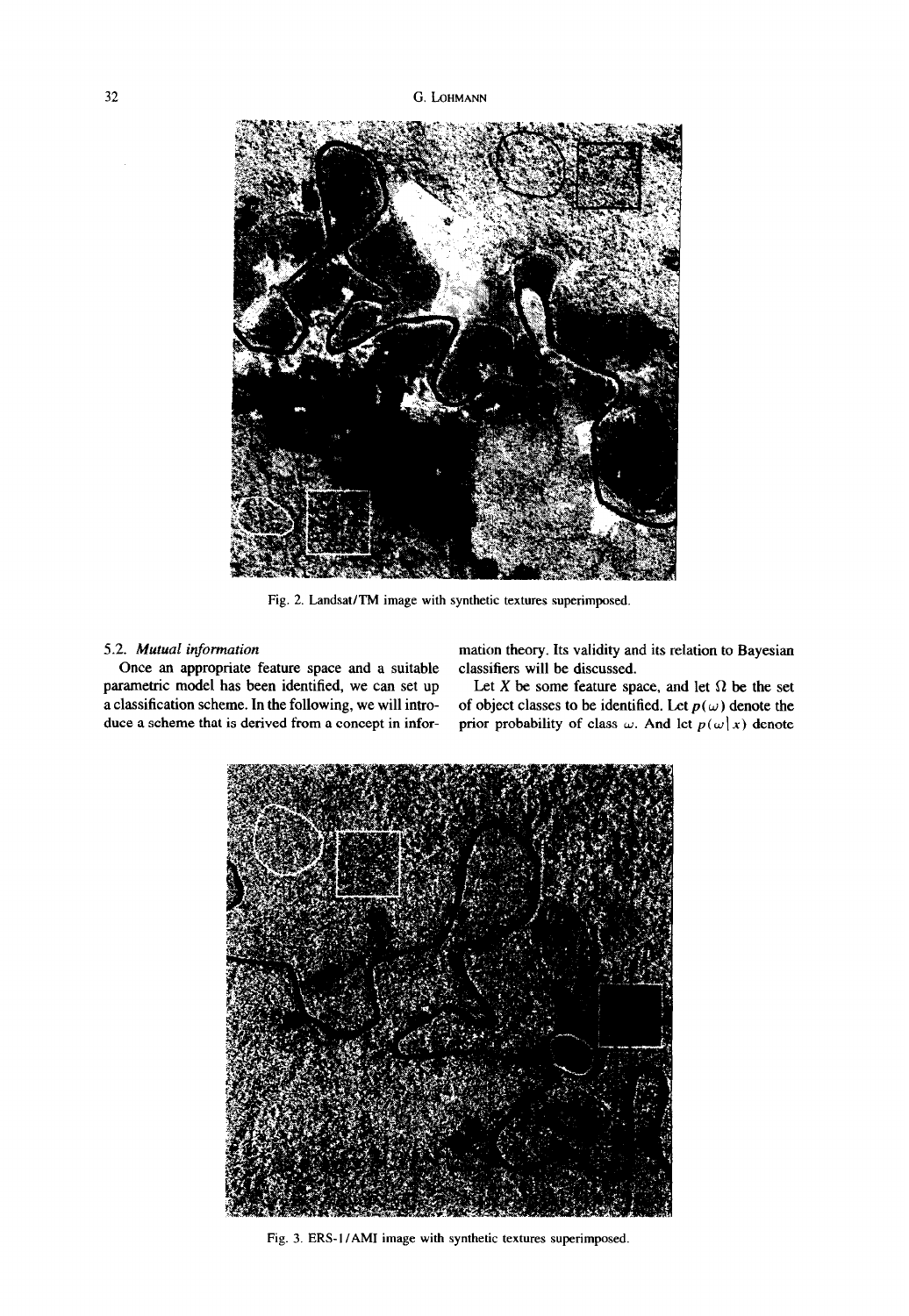the posterior probability of class  $\omega$  given the feature vector  $x$ . A feature vector  $x$  can be regarded as a piece of evidence supporting or refuting some classification hypothesis  $\omega$ . We want a quantitative measure of the strength of that evidence, that is, of how much the occurrence of some particular  $x \in X$  changes the prior probability of some  $\omega \in \Omega$ . The ratio  $p(\omega | x)/p(\omega)$ is a measure of how much more or less likely  $\omega$  becomes in the light of the evidence provided by  $x$ . The logarithm of this ratio,

$$
I(x, \omega) = \log \frac{p(\omega | x)}{p(\omega)},
$$

is a well-known concept in information theory called mutual information (cf. [8]). In our context,  $I(x, \omega)$ can be viewed as the strength of the evidence provided by some feature vector  $x$  in favor of the classification hypothesis  $\omega$ . If  $I(x, \omega) > 0$ , then x supports the hypothesis w. If  $I(x, \omega) < 0$ , then x refutes w, and if  $I(x, \omega) = 0$ , then x provides no evidence at all (see also 1171).

The function

$$
I(x, \omega) = \log \frac{p(\omega | x)}{p(\omega)}
$$

seems to require the computation of the terms  $p(\omega | x)$ and  $p(\omega)$ . Both terms are generally not known. Fortunately however, the following holds:

$$
I(x, \omega) = \log \frac{p(\omega | x)}{p(\omega)} = \log \frac{p(\omega, x)}{p(\omega)p(x)}
$$

$$
= \log \frac{p(x | \omega)}{p(x)} = I(\omega, x).
$$

In other words, if some approximations  $p(x|\omega)$  and  $p(x)$  are known, then  $I(x, \omega)$  can be easily computed.

Note that the Bayesian classification rule

$$
p(\omega_0|x) = \frac{p(x|\omega_0)p(\omega_0)}{\sum p(x|\omega_i)p(\omega_i)} = \frac{p(x|\omega_0)p(\omega_0)}{p(x)}
$$

is very similar to the above defined weight function  $U(x, y)$ . In fact, the only difference lies in the use of  $t(w, x)$ . In fact, the only unference hes in the ase of the prior probabilities  $p(\omega_i)$ . Usually however, these prior probabilities are not known. In practice, they are therefore assumed to be equal, that is,  $p(\omega_i) = 1/n$ , where  $n$  is the number of classes. In this case, the two classification schemes are identical.  $\frac{1}{2}$  is sincluded schemes are identical.

In the previous section, we have already identified the multinomial distribution as a suitable parametric model for modelling the co-occurrence feature vectors. We can now use it for approximating  $p(x|\omega)$ and  $p(x)$ . Let  $p_{ij}$  be the co-occurrence of the entire image, and let  $q_{ij}$  be the co-occurrence within object class  $\omega$ . Then,

$$
p(x|\omega) = n! \prod_{i,j} \frac{q_{ij}^{x_{ij}}}{x_{ij}!},
$$

and

$$
p(x) = n! \prod_{i,j} \frac{p_{ij}^{x_{ij}}}{x_{ij}!}.
$$

Some simple arithmetic yields:

$$
\log \frac{p(x|\omega)}{p(x)} = \sum_{i,j} x_{ij} (\log q_{ij} - \log p_{ij}).
$$

This term can be easily computed, provided of course that  $p_{ij}$ ,  $q_{ij} > 0$ . This can be achieved by smoothing the  $p_{ij}$  and  $q_{ij}$ , so that indeed  $p_{ij}$ ,  $q_{ij} > 0$ , for all i, j.

#### 5.3. Addition of weights

In general, more than one co-occurrence matrix must be used in a classification problem. Therefore, we need a mechanism for combining the evidence provided by several feature spaces.

Let  $x$  and  $y$  be two feature vectors stemming from two different feature spaces. For instance, let  $x$  denote a horizontal co-occurrence matrix, and let y denote a vertical co-occurrence matrix. Assuming independence between the two feature spaces, and also assuming conditional independence with respect to  $\omega$ , we have:

$$
I(x, y, \omega) = \log \frac{p(x, y | \omega)}{p(x, y)}
$$
  
= 
$$
\log \frac{p(x | \omega)p(y | \omega)}{p(x)p(y)}
$$
  
= 
$$
\log \frac{p(x | \omega)}{p(x)} + \log \frac{p(y | \omega)}{p(y)}
$$
  
= 
$$
I(x, \omega) + I(y, \omega)
$$

Under the above independence assumptions, it therefore suffices to merely add the mutual information weights in order to combine the evidence from tion weights in order to combine the evidence from<br>different sources.

Unfortunately however, these independence as-Enfortunately however, these independence as- $F_{\rm{tot}}$  of  $F_{\rm{tot}}$  and marginal independence independent independent independent independent in the state of  $F_{\rm{tot}}$ First of all, conditional and marginal independence usually do not co-occur except in very rare cases. Secondly, the feature spaces that we are interested in, namely co-occurrences of gray levels at varying angles of the same image, are certainly not independent. So in most cases, neither conditional nor marginal independence holds. ndence holds.<br>The error includes the error includes the error includes the error includes the error includes the error includes the error include the entries of the entries of the entries of the entries of the entries of t

In practice nowever, the error incurred by faisely assuming independence appears to be tolerable. The addition of weights leads to some overestimation of the strength of the evidence. But this effect seems to hit all object classes roughly to the same degree, so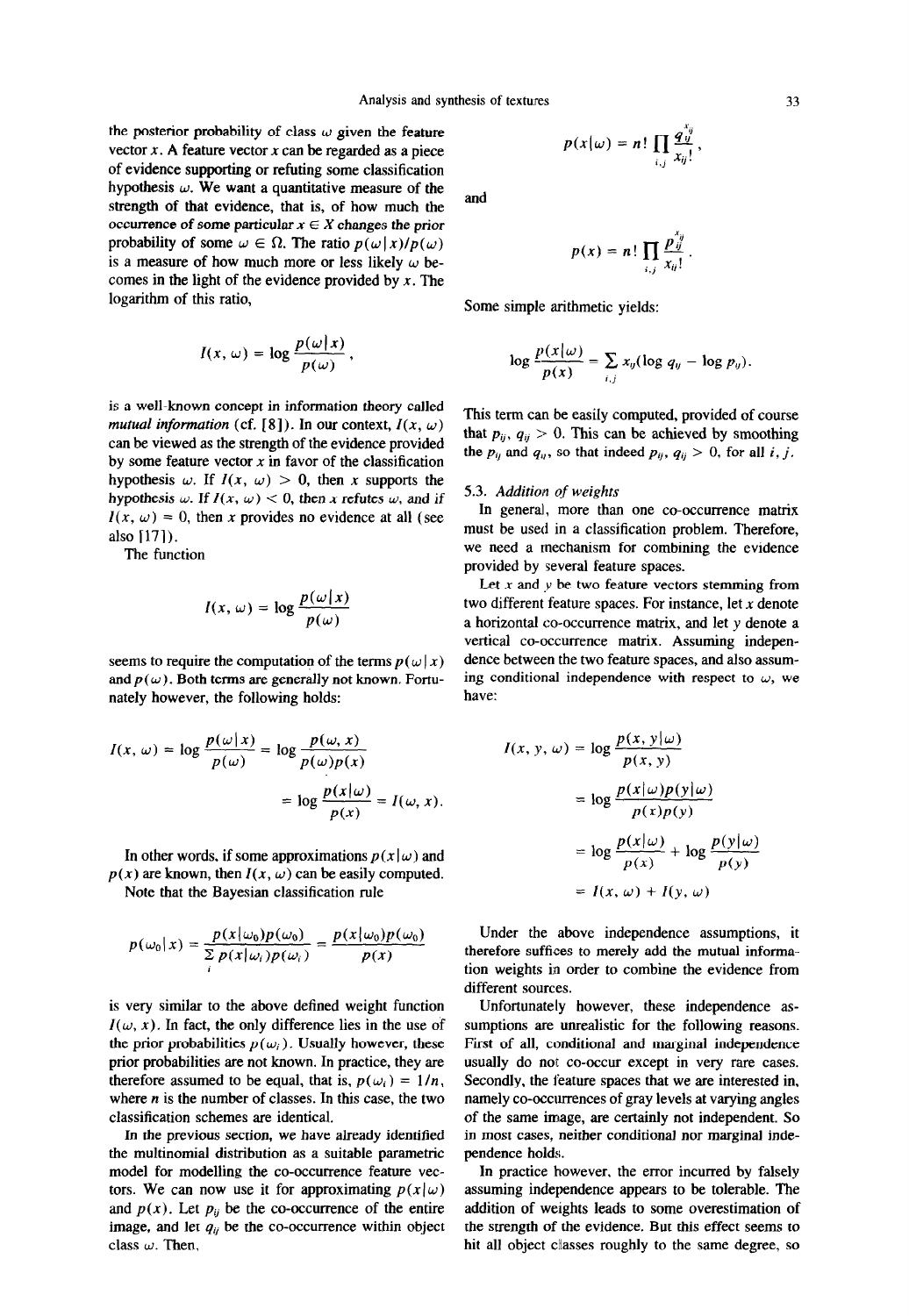#### 34 G. LOHMANN



Fig. 4. Brodatz textures.

that the overall effect does not dramatically diminish the classification accuracy.

#### 5.4. The algorithm

The above considerations lead to a new algorithm for supervised texture classification (see also [19]).

# Training phase

- 1. Compute co-occurrences of the entire image.
- 2. For all object classes, select training areas and compute their co-occurrences.

# Classification phase

For all pixels in the image:

- 1. Compute the k co-occurrence matrices  $c_{ii}^k$  in an  $x \times s$  neighbourhood of the current pixel; call it  $x_k$ .
- 2. For all object classes  $\omega$ , compute the weight  $\sum$  log  $p(x_k|\omega)/p(x_k)$ .
- 3. Determine object class  $\omega_{\text{max}}$  with the largest weight.
- 4. If weight is larger than some threshold, then label the current pixel as  $\omega_{\text{max}}$ ; else label it as NIL.

#### 5.5. Experiments

This algorithm was implemented and tested on several different sets of images. The results were very promising.

As a standard test, the algorithm was exposed to a set of 15 Brodatz textures (see Fig. 4) of size  $128 \times$ 128 each. The top half of each image was used as a training pattern, and some smaller patch to be classified was taken randomly from the lower half of each image.

This experiment provided several insights. Firstly, the capacities provided because indigended accupation number of distinct green distinct green that we use that we used the use of the use of the use of the use of the number of distinct grey levels that were used to build<br>the co-occurrence matrix. Sixteen grey levels were required to produce 100% accuracy. The results became totally unreliable if less then 12 grey levels were used. Secondly, the size of the patches played no important role. Even patches of size  $16 \times 16$  were classified correctly, provided a sufficiently large number of grey levels was used.

The results are summarized in Table 1, where  $n bin$ denotes the number of grey levels used in co-occurrence matrix, and nerrors denotes the number of misclassified patterns.

55.1. Satellite images. As a more realistic example, classification tests were done of the ERS1/AMI image introduced earlier. The classes to be identified were "clearcuts (A)", "forest (B)," and "bodies of water  $(C)$ ." The clearcuts are the darker areas, which are mostly close to the river. The input image with the training areas marked as white boxes is shown in Fig. 5a. The classification result is shown in Fig. 5b. The six grey levels were used to compile the co-occurrence matrices, and the window size (i.e., the size of the neighbourhoods in which the co-occurrence matrices were computed) was  $11 \times 11$  Pixels.

Table 1. Classification results of Brodatz textures.

| pattern size   | nbins | nerrors |
|----------------|-------|---------|
| $64 \times 64$ | 32    | o       |
| $64 \times 64$ | 16    | 0       |
| $64 \times 64$ | 12    |         |
| $64 \times 64$ | 8     | 5       |
| $32 \times 32$ | 16    | 0       |
| $32 \times 32$ | 12    |         |
| $32 \times 32$ | 8     | 5       |
| $16 \times 16$ | 16    | 0       |
| $16 \times 16$ | 12    |         |
| $16 \times 16$ | 8     | 3       |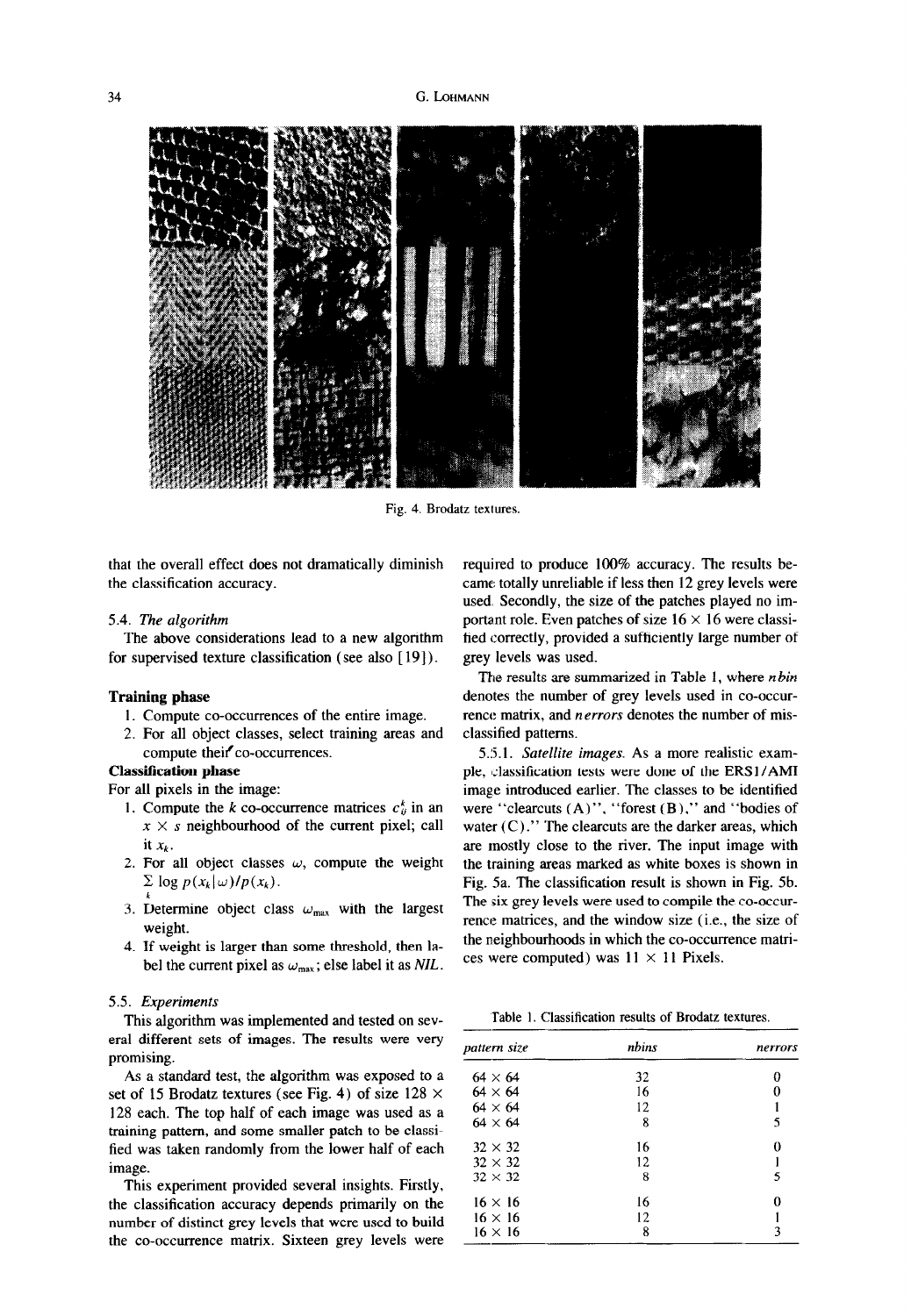

Fig. 5. (a) ERS1/AMI image; (b) classification result.

Some slight modification to the original algorithm was used here: firstly, the moving window, in which the co-occurrence matrice were computed, was rounded off at the comers.

The second modification became necessary, as the river class in the example is not textured at all, that is, its co-occurrence matrices have very few non-zero entries. Such classes cannot be modelled reliably by the above approach, as an entry  $q_{ii}$  of value zero needs to be adjusted so that the logarithm log  $q_{ij}$  is defined. While smoothing of the co-occurrence entries eliminates this problem for matrices which have just a few zero entries, it does not produce good results for matrices which consist almost entirely of zero values. Therefore, the following procedure was adopted: if some co-occurrence matrix contains an entry  $q_{ii}$  of value larger than 0.8, then this matrix is assumed not to represent a texture class, and membership in that class is established if the corresponding number  $x_{ij}$  of co-occurrences in the current image window is larger than some predefined threshold.

To allow some preliminary verification of this result, a visual comparison to a map published by Hönsch [12, p. 194] was done. Hoensch's map was derived from Landsat/TM images and was at least partially verified by ground truth. Visual inspection shows that the result shown here agrees quite well with the earlier map. Some misclassifications occur in the hilly terrain in the upper right part of the image. The shadows cast by the hills produce textures that are very similar to the ones produced by clearcuts. A more thorough investigation is underway.

### 6. CONCLUSIONS

An algorithm for generating synthetic textures based on co-occurrence matrices was presented. This algorithm was used to imitate real textures taken from satellite images. Surprisingly, these synthetic images resemble their real models so well that they are almost indistinguishable by the human eye. This fact implies that the co-occurrence features are very well suited for characterizing these types of images.

The consequence of these results is of course to devise an algorithm that uses co-occurrence matrices as feature vectors, Existing co-occurrence-based classifiers usually reduce the information content of the co-occurrence matrices by extracting secondary features. However, those features usually do no longer contain the original grey level and histogram information. In our application domain, this information is vital and should not be eliminated. The algorithm for texture segmentation presented here therefore retains the complete information content. The experiments so far show very good results. Further tests are underway.

Comparisons to other methods of texture segmentation lead to the following conclusions: Markov random field methods are perhaps closest in spirit to the approach described here. However, MRF methods present a number of problems: parameter estimation by Besag's cotding method (see [ 1] ) is an optimization process plagued by the usual problems inherent in multi-dimensional search. In comparison, the estimation of parameters for the method described in this paper is trivial, as only co-occurrences need to be computed. Another problem with MRF methods concerns the choice of an appropriate MRF model. There are a variety of possible choices and parameterizations that are not at all obvious. The method presented here has very few parameters for which default values usually work well. Other approaches to texture segmentation such as L,aws filters are not suitable for image synthesis.

Future work. will be directed towards further improvement of the classification scheme. For instance, a large window size led to inaccurate results at the borders of adjacent texture classes. One way to overcome this problem is to post-process the result by some region-growing method.

Acknowledgements--I would like to thank Mr. Robert Erl Acknowledgements—I would like to thank MI. KODER ETI<br>for writing the C-code of the synthesis algorithm, and Dr.